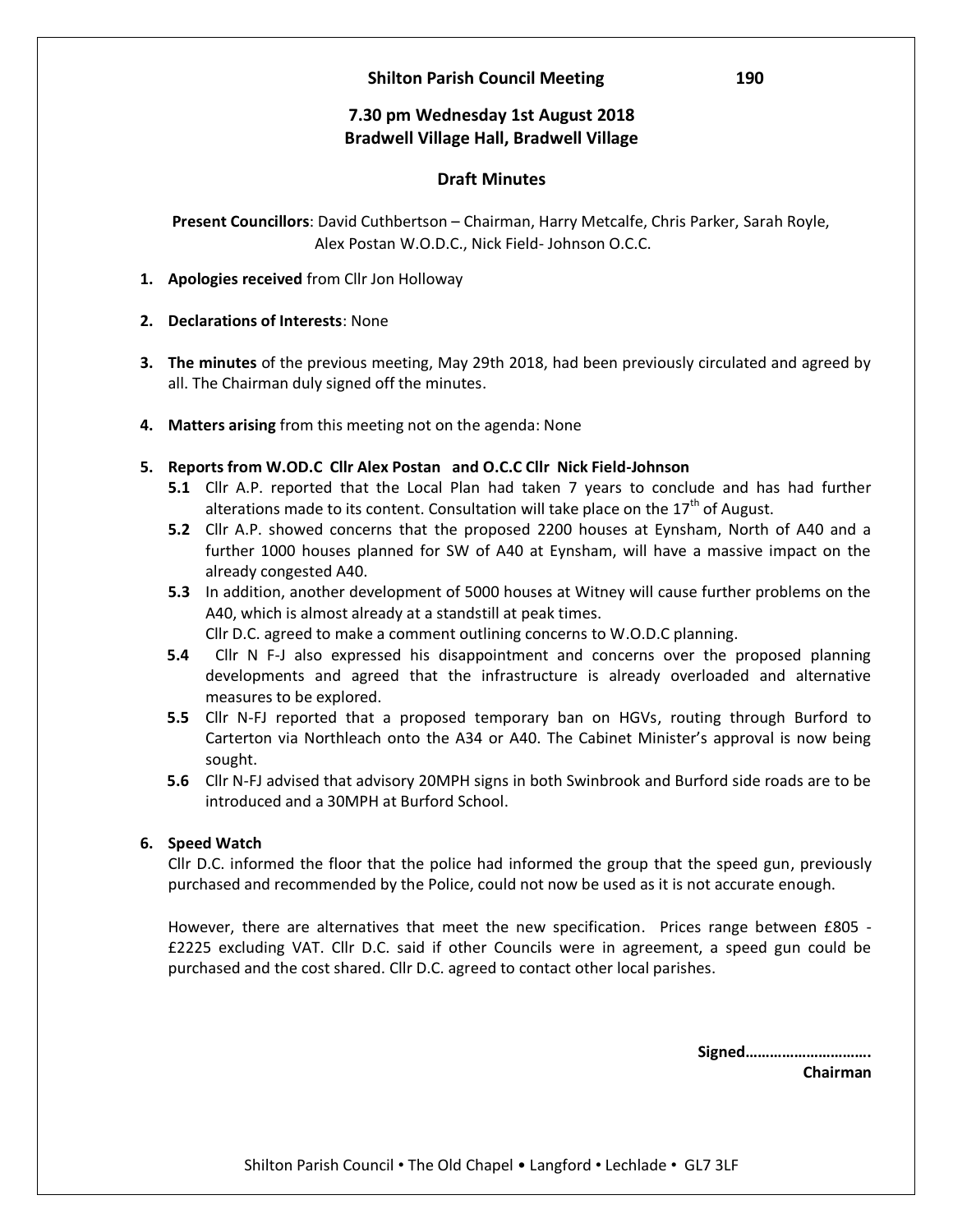## **7. Neighbourhood Watch**

Cllr Sarah Royle reported that the scheme is now up and running and a letter inviting residents to sign up to the scheme has been distributed around Shilton and Bradwell Village. A further reminder has appeared in the Shilton newsletter.

There have been instances of petty theft from properties reported. Cllr A.P. suggested that a letter be sent to Chief PCSO Stansfield to bring the matter to his urgent attention.

Suggestions for a village CTV were discussed, Cllr S. R. agreed to look into this.

It was reported that a resident on Church Lane has had CCTV installed following thefts from vehicles parked at the church. It was discussed that he would need signage alerting the public that CCTV is in operation and that he needs to be registered with the ICO.

## **8. Planning applications new and updates:**

- **8.1** Wheelwright Cottage, Ref 18/01987/LBC No comment by SPC
- **8.2** Cotswold Barn, Sturt Farm Ref 18/01886/FUL No comment by SPC
- **8.3** Bridge House, Ref 18/01726/HHD & 18/01831/LBC No comment by SPC
- **8.4** Westfield Lodge, Ref 8/01709/573 & 16/03822/FUL Comment required by SPC concerning the house being separated into two dwellings.

## **9. Finance Report: Account balances, Payments to be agreed.**

The Treasurers account stands at £6287.00 and the Flood defence Fund at £9565.06

## **10. Neighbourhood Plan Progress feedback and CLT**

#### **10.1 Neighbourhood Plan**

Cllr D.C. reported that all is on hold as the W.O.D.C Local Plan is under consultation. Once this is finalised and accepted the Shilton Neighbourhood Plan will be re-submitted. Cllr D. C. anticipates this will be in November.

#### **10.2 Community Land Trust**

Cllr D.C. informed the floor that the Charity Commission has agreed in principal however because W.O.D.C's local plan is not yet in place this is also on hold.

#### **11. Discussion concerning Village maintenance**

Councillor D.C. expressed concern that O.C.C. Highways has cut back its budget to one cut per year. This has led to many verges to become overgrown, in a poor state and in some cases at junctions, obstructing vision to both vehicles and pedestrians alike.

He suggested the SPC may have to take over the responsibility and do the work. Not an ideal situation as the cost will be shouldered by SPC's small budget.

Cllr D.C. and Cllr H.M agreed to explore the possibility of sourcing a local farmer to do the work on an hourly basis, utilising the correct equipment, to keep the verges cut at appropriate times during the year.

**Signed………………………….**

**Chairman**

- -
-